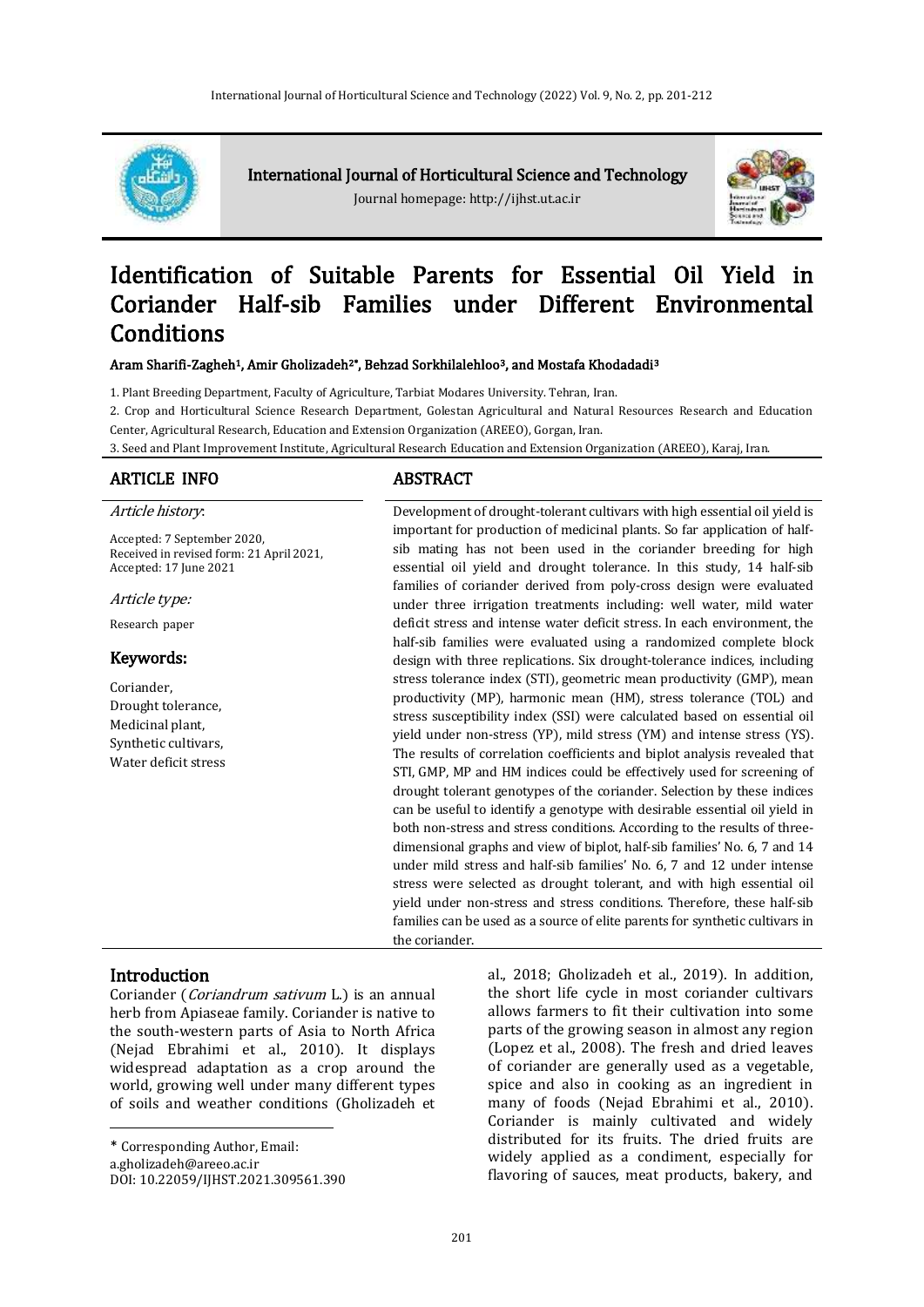confectionery items. Also, dried fruits are a source of essential oils (Msaada et al., 2009). Coriander seed oil includes among the 20 major essential oils in the market globally. Linalool is the main volatile compound in the seed (more than 50% of the total essential oil) (Ramadan and Moersel, 2003). Also, it has been revealed that the essential oils and various extracts of coriander have antibacterial (Burt, 2004; Cantore et al., 2004; Kubo et al., 2004), antioxidant (Wangensteen et al., 2004), antidiabetic (Gallagher et al., 2003), anticancerous and anti-mutagenic (Chithra and Leelamma, 2000) activities.

Climate conditions, altitude, different soil conditions, seasonal factors, and other environmental features such as water deficit affect the yield of essential oil. Water deficit stress is one of the most important factors limiting the growth and survival of plants in arid and semi-arid regions. Water is a major component of the fresh product and significantly affects the weight and quality of plants (Jones and Tardieu, 1998). Water deficit in plants may lead to physiological disorders such as a reduction in transpiration and photosynthesis (Sarker et al., 2005; Sousaraei et al., 2021). Also, water deficit may cause significant changes in the yield and composition of essential oils in aromatic and medicinal plants. For example, water deficit decreased the oil yields of rosemary (Rosmarinus officinalis L.) and anise (Pimpinella anisum L.) (Singh and Ramesh, 2000). Nadjafi et al. (2009) reported that water deficit increased the percentage of essential oil in the coriander but decreased the yield of essential oil. Having an average annual rainfall of 240 mm, Iran categorized in arid and semi-arid regions of the world. Of the million hectares of cultivated regions, only five millions are under irrigation because of intense water limitations (Ebrahimiyan et al., 2012). However, Iran is one of commercial coriander producers in the world (Nejad Ebrahimi et al., 2010). Coriander has been cultivated for many years in different parts of Iran. Therefore, developing the droughttolerant cultivars with high essential oil yield is an important strategy in coriander breeding.

Drought susceptibility of a genotype is usually estimated based on yield reduction under relative stress compared to the non-stress conditions (Fernandez, 1992). Generally, some researchers used the indices such as geometric mean productivity (GMP) (Fernandez, 1992), mean productivity (MP) (Rosielle and Hamblin, 1981), harmonic mean (HM) (Jafari et al., 2009), stress susceptibility index (SSI) (Fischer and Maurer, 1978), stress tolerance index (STI)

(Fernandez, 1992) and tolerance index (TOL) (Rossielle and Hamblin, 1981; Sousaraei et al., 2021) for screening of susceptible and tolerant genotypes based on their yields in the stress and non-stress conditions. Fernandez (1992) used these indices and yield in non-stress and stress conditions for categorizing the genotypes into four groups: genotypes which express uniform superiority in both non-stress and stress environments (group A), genotypes with high yield under either non-stress (group B) or stress (group C) environments, and genotypes with weak yield under both non-stress and stress environments (group D). Also, for selection based on a combination of indices, some researchers have used the principal component analysis (PCA) (Golabadi et al., 2006; Majidi et al., 2011; Ebrahimiyan et al., 2013). PCA is one of the most successful techniques for reducing the multiple dimensions of the observed variables into a smaller intrinsic dimensionality of independent variables (Johnson and Wichen, 2007).

Despite, coriander is a medicinal plant with high genetic diversity, which is cultivated in different parts of the world, half-sib mating has not been used in the coriander breeding for high essential oil yield and drought tolerance. Therefore, we attempted to evaluate the drought tolerance in 14 coriander half-sib families under different irrigation regimes to assess the efficiency of different drought selection indices and to identify drought-tolerant half-sib families as a source of elite parents for the synthetic cultivars.

# Materials and Methods Plant material and experimental site

Plant materials included 14 half-sib families of the coriander, including TN-59-10 (F1), TN-59- 36 (F2), TN-59-80 (F3), TN-59-158 (F4), TN-59- 160 (F5), TN-59-164 (F6), TN-59-230 (F7), TN-59-306 (F8), TN-59-347 (F9), TN-59-353 (F10), TN-59-357 (F11), TN-59-422 (F12), TN-59-450 (F13) and commercial cultivar (F14). Parental genotypes (endemic genotypes) provided from the Gene bank of the Seed and Plant Improvement Institute, Karaj, Iran. To produce half-sib families, all possible crosses were done between parents at a polycross design in 2014. Seeds were sterilized for 5 min in 10% sodium hypochlorite and then in 96% ethanol for 1 min and thoroughly washed by distilled water (Hojati et al. 2011). In this study, 14 half-sib families were evaluated in three irrigation treatments, including well water, mild water deficit stress and intense water deficit stress. In each environment, the half-sib families were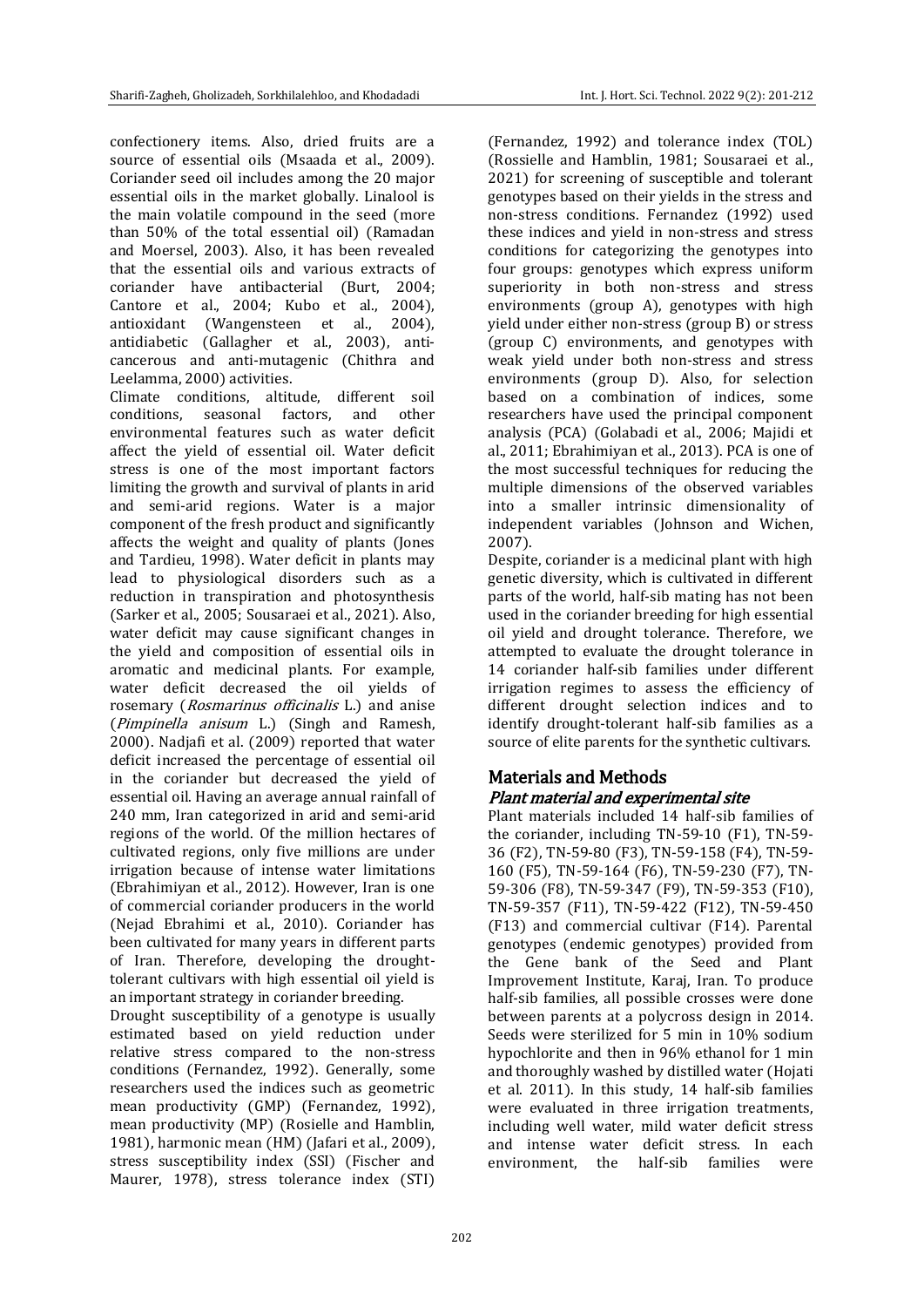evaluated through a randomized complete block design with three replications at the research field of the Tarbiat Modares University, Tehran, Iran. The physical and chemical characteristics of the soil in the experiment are presented in Table 1. Seeds of half-sib families were sown on 5 April in 2015. A set of genotypes in experiment 1 fully watered; in experiment 2 (mild water stress)

genotypes fully watered until stem elongation beginning stage and watering was cut off till the flowering stage finished completely and then recovery watering was done for once; in experiment 3 (intense water stress) watering done similar to experiment 1 until the beginning of the flowering stage and then watering was cut off completely.

| Soil parameters                       |          | Soil depth (cm) |        |
|---------------------------------------|----------|-----------------|--------|
|                                       | $0 - 20$ | 20-40           | 40-60  |
| Sand $(\% )$                          | 70       | 68              | 66     |
| Silt $(\%)$                           | 15       | 18              | 18     |
| Clay $(\% )$                          | 15       | 14              | 16     |
| Bulk Density (G $\rm cm^{-3}$ )       | 1.2      | 1.4             | 1.48   |
| FC $(% )$                             | 16.5     | 19              | 15     |
| Organic $C(\%)$                       | 1.61     | 1.45            | 1.09   |
| pH                                    | 7.75     | 7.75            | 7.74   |
| EC $(dS m^{-1})$                      | 1.3      | 1.3             | 1.3    |
| Available N ( $kg$ ha <sup>-1</sup> ) | 29.00    | 34.10           | 43.00  |
| Available P ( $kg$ ha <sup>-1</sup> ) | 195.00   | 226.8           | 214.00 |
| Available K ( $kg$ ha <sup>-1</sup> ) | 2085.0   | 2304.5          | 2465.9 |

Table 1. Soil properties of different layers of the experimental field

#### Measurement and statistical analyses

Plants were harvested at maturity stage, and then the fruit yield was recorded for each plot. The essential oil was extracted using the steam distillation method in which 30 g of well grinded fruit were subjected to hydro distillation for 90 min (Msaada et al., 2009). Essential oil yield of each family was also calculated by multiplying fruit yield in essential oil percent. The drought indices were analyzed based on essential oil yield under non-stress (YP), mild stress (YM) and intense stress (YS). Drought tolerance was calculated using the equations cited in Table 2. The combined analysis of variance for traits under non-stress and stress conditions was done according to the RCBD design using SAS version 9.1 statistical software. Correlation coefficients

between essential oil yield in each of the water regimes and drought tolerance indices were determined using SAS PROC CORR. The principal component analysis was performed to reduce the multiple dimensions of data space and the biplot was drown using GGE-biplot software. Further information on GGE-biplot methodology and GGE-biplot package are available at http://www.ggebiplot.com. For specifying the drought-tolerant genotypes with high yield potential for essential oil in non-stress and stress environments, three-dimensional graphs based on YP, YM, YS and the best drought-tolerance indices was drown using SAS version 9.1 statistical software.

| <b>Table 2.</b> Stress tolerance/susceptibility indices used for drought evaluation of coriander families |                                                                                                                             |                               |  |  |  |  |
|-----------------------------------------------------------------------------------------------------------|-----------------------------------------------------------------------------------------------------------------------------|-------------------------------|--|--|--|--|
| Stress tolerance indices                                                                                  | <b>Equation</b> <sup>a</sup>                                                                                                | References                    |  |  |  |  |
| Stress susceptibility index                                                                               | $\underline{Y_S}$<br>$\text{SSI} = \frac{1 - \left(\frac{1}{Y_{\text{p}}}\right)}{1 - \left(\frac{1}{Y_{\text{p}}}\right)}$ | (Fischer and Maurer, 1978)    |  |  |  |  |
| Geometric mean productivity                                                                               | $GMP = \sqrt{Y_P \times Y_S}$                                                                                               | (Fernandez, 1992)             |  |  |  |  |
| Mean productivity                                                                                         | $MP = \frac{Y_{P} + Y_{S}}{2}$                                                                                              | (Rosielle and Hambling, 1981) |  |  |  |  |
| Harmonic mean                                                                                             | $HM = \frac{2(Y_{P} \times Y_{S})}{Y_{P} + Y_{S}}$                                                                          | (Kristin et al., 1997)        |  |  |  |  |
| Tolerance index                                                                                           | $TOL = Y_p - Y_s$                                                                                                           | (Rosielle and Hambling, 1981) |  |  |  |  |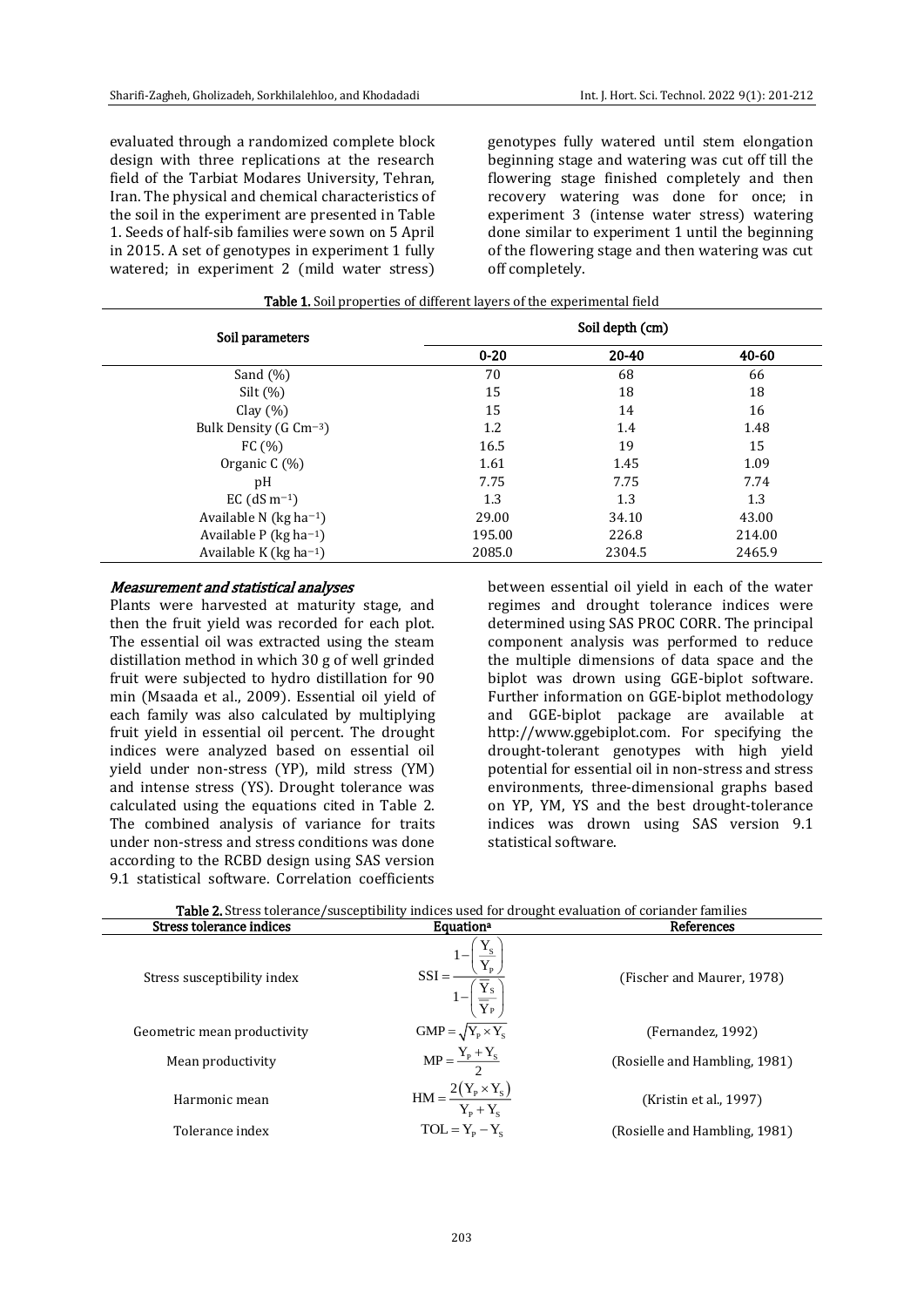| Stress tolerance indices | <b>Equation</b> ª                                                                                                                        | References        |
|--------------------------|------------------------------------------------------------------------------------------------------------------------------------------|-------------------|
| Stress tolerance index   | $\Delta$<br>$\mathbf{v}$<br>$\mathbf{1} \times \mathbf{0}$<br>ιn.<br><b>O TOT</b><br>$\overline{\phantom{a}}$<br>$\mathbf{I} \mathbf{P}$ | (Fernandez, 1992) |

<sup>a</sup>: Ys is the essential oil yield of families under drought stress conditions, Yp is the essential oil yield of families under non-stress condition,  $\Upsilon$  s and  $\Upsilon$  p are the mean essential oil yield of all families under drought stress and non-stress condition, respectively.

# Results

The results of combined analysis of variance indicated that all the studied traits showed significant differences among different irrigation regimes (Table 3). These differences among different environments (non-stress, mild-stress and intense-stress) are due to the effect of drought stress on traits under study. There were highly significant differences among coriander half-sib families for all studied traits. These results indicate high genetic variation among half-sib families, which could be a useful resource for the selection of drought-tolerant families as a source of elite parents for synthetic cultivars. In addition, the interaction between half-sib families and the environment were significant for all the studied traits, suggesting that the values of these traits were significantly altered because of the different responses of half-sib families under different irrigation regimes (Table 3).

Table 3. Combined analysis of variance for coriander studied traits under different irrigation regimes

|    | Mean square          |               |                     |  |
|----|----------------------|---------------|---------------------|--|
|    | <b>Essential oil</b> | Fruit vield   | Essential oil vield |  |
|    | $0.01526**$          | 16347274.58** | $0.522**$           |  |
| h  | 0.00014              | 18766.10      | 0.006               |  |
| 13 | $0.00268**$          | 282566.50**   | $0.186**$           |  |
| 26 | $0.00138**$          | 124657.61**   | $0.074**$           |  |
| 78 | 0.00008              | 15750.79      | 0.003               |  |
|    | DF                   |               |                     |  |

\*\*: Significant at 0.01 level of probability.

In the present study, evaluation of 14 coriander half-sib families for drought tolerance was done through 6 selection indices, including STI, MP, GMP, HM, TOL, and SSI. An appropriate index should have a positive significant correlation with essential oil yield in the non-stress and stress conditions. Therefore, to identify the best index of selection for screening of droughttolerant half-sib families, and using all stresstolerance/sensitivity indices simultaneously the PCA was performed. Correlation coefficients between these indices and essential oil yield in non-stress (YP) and stress conditions (YM and YS) are shown in Tables 4 and 5. A vector view of biplot of the two first components was used to show the distribution pattern of half-sib families and interrelationships between YP and essential oil yield in any stress conditions (YM and YS with STI, MP, GMP, HM, TOL, and SSI indices (Fig. 1 and 2). The vector view is one of the applications of the biplot analysis to study the relationships between indices. In the vector view of the biplot, a vector is drawn from the biplot origin to each marker of the traits (indices) to facilitate visualization of the relationships among the traits (Yan and Rajcan 2002). The vector view explains a sufficient amount of the total variation of standardized data. Since the correlation coefficient between any two traits is approximated by the cosine of the angle among their vectors, the vector view of biplot is the best way for graphical displaying the interrelationships among traits (Yan and Rajcan, 2002). Two traits are positively correlated if the angle among their vectors is <90°, and is negatively correlated if the angle is >90°, and is the independent if the angle is equal to 90°. In biplot view, when a genotype located around or neighbor of the trait indicating that this genotype has the highest value for that trait. The best selection index should be able to distinguish half-sib families which have uniform superiority in both non-stress and stress conditions. According to Figure 1, STI, MP, GMP, and HM indices had a positive and significant relationship with both YP and YM which are in accordance with the correlation analysis results (Table 4). Therefore, these indices (STI, MP, GMP, and HM) could effectively be used for screening of drought tolerance of half-sib families under mild stress conditions. The halfsib families which were located around or neighbor these indices identified as droughttolerant families. Thus, according to the vector view of biplot (Fig. 1), half-sib families' No. 6, 7, and 14 were selected as the most droughttolerant genotypes under mild stress condition. Also, in the intense stress conditions, the indices of STI, MP, GMP, and HM had a positive and significant relationship with both YP and YS (Fig.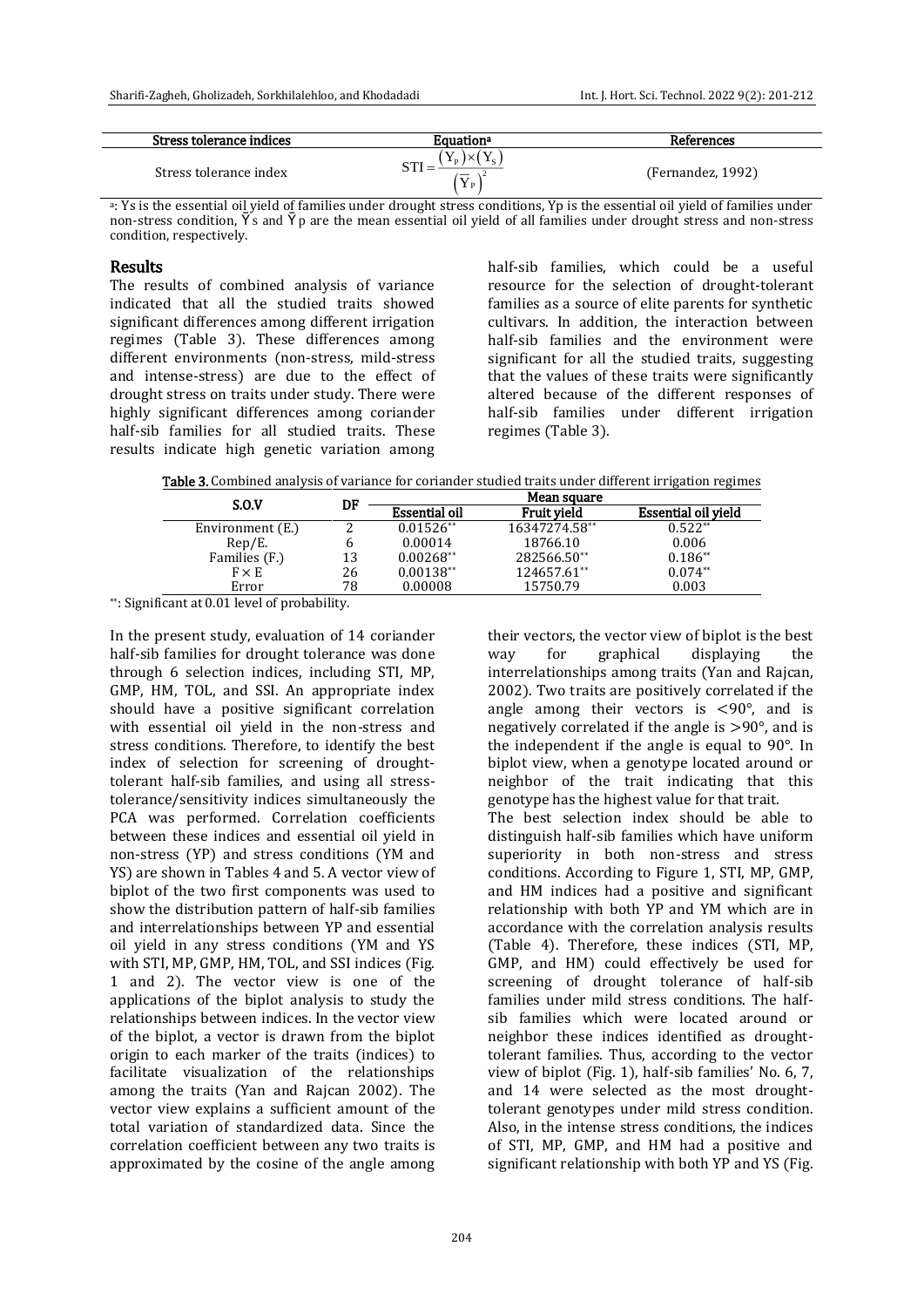2) and that observations are in accordance with the correlation analysis results (Table 5). Therefore, these indices could effectively be used for screening of drought-tolerant families under intense stress conditions. Thus, according to the vector view of biplot (Fig. 2), the half-sib families' No. 6, 7, and 12 were selected as the most drought-tolerant genotypes under intense stress condition.

| Table 4. Simple correlation coefficients among tolerance indices and essential oil yield under non-stress (YP) and mild |  |
|-------------------------------------------------------------------------------------------------------------------------|--|
| stress (YM) in the coriander families                                                                                   |  |

|            | YP                | YM      | <b>GMP</b>        | <b>STI</b>     | HM                | MP             | <b>TOL</b> |
|------------|-------------------|---------|-------------------|----------------|-------------------|----------------|------------|
| YM         | 0.37              |         |                   |                |                   |                |            |
| GMP        | $0.65*$<br>$\ast$ | $0.93*$ |                   |                |                   |                |            |
| <b>STI</b> | $0.62*$           | $0.91*$ | $0.97*$           |                |                   |                |            |
| HM         | $0.66*$<br>*      | $0.91*$ | $0.99*$<br>$\ast$ | $0.97*$<br>$*$ |                   |                |            |
| MP         | $0.65*$<br>$*$    | $0.94*$ | $0.99*$<br>$*$    | $0.96*$<br>$*$ | $0.97*$<br>*      |                |            |
| TOL        | $-0.05$           | $0.90*$ | $0.70*$<br>$*$    | $0.69*$<br>$*$ | $0.68*$<br>$\ast$ | $0.72*$<br>$*$ |            |
| SSI        | $-0.35$           | $0.65*$ | 0.42              | 0.41           | 0.42              | 0.40           | 0.86<br>** |

\* : Significant at 0.05 level of probability.

\*\*: Significant at 0.01 level of probability.

Table 5. Simple correlation coefficients among tolerance indices and essential oil yield under non-stress (YP) and intense stress (YS) in the coriander families

|            | YP                                           | YS                | <b>GMP</b> | <b>STI</b>        | <b>HM</b>    | MP      | TOL      |
|------------|----------------------------------------------|-------------------|------------|-------------------|--------------|---------|----------|
| YS         | $0.68*$                                      |                   |            |                   |              |         |          |
| GMP        | $0.90*$                                      | $0.92*$           |            |                   |              |         |          |
| <b>STI</b> | $0.92*$                                      | $0.87*$           | $0.98*$    |                   |              |         |          |
| HM         | $0.95*$                                      | $0.83*$           | $0.98*$    | $0.98*$<br>*      |              |         |          |
| MP         | $0.80*$                                      | $0.98*$           | $0.97*$    | $0.93*$           | $0.91*$      |         |          |
| TOL        | 0.46                                         | $0.96*$<br>$\ast$ | $0.78*$    | $0.72*$<br>$\ast$ | $0.66*$<br>* | $0.90*$ |          |
| SSI        | 0.05                                         | $0.64*$           | 0.42       | 0.35              | 0.32         | $0.54*$ | $0.76**$ |
|            | *: Significant at 0.05 level of probability. |                   |            |                   |              |         |          |

\*\*: Significant at 0.01 level of probability.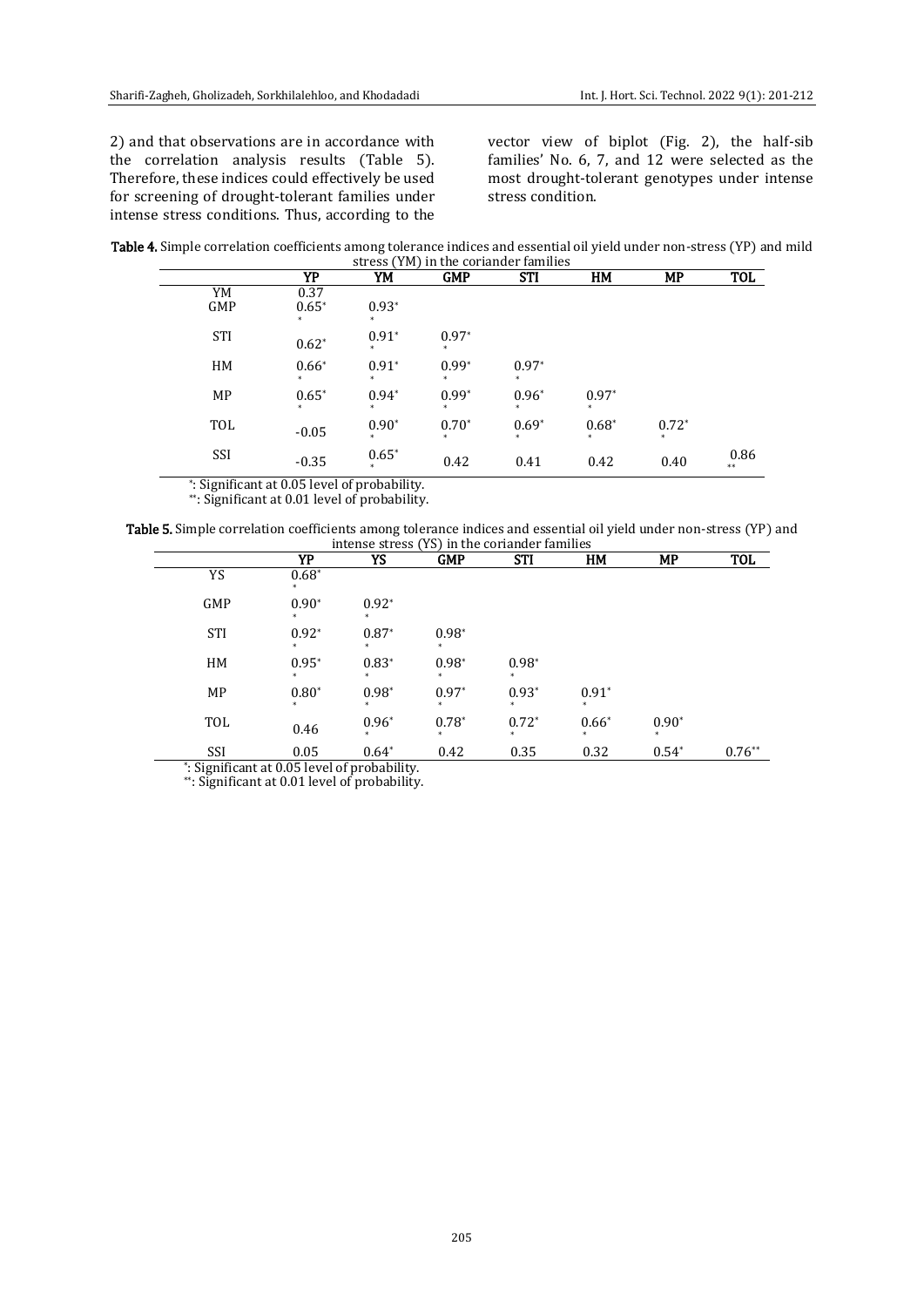

Fig. 1. Coriander half-sib families by trait biplot vector view for the whole dataset under both non-stress and mild stress conditions, showing the interrelationship among all measured indices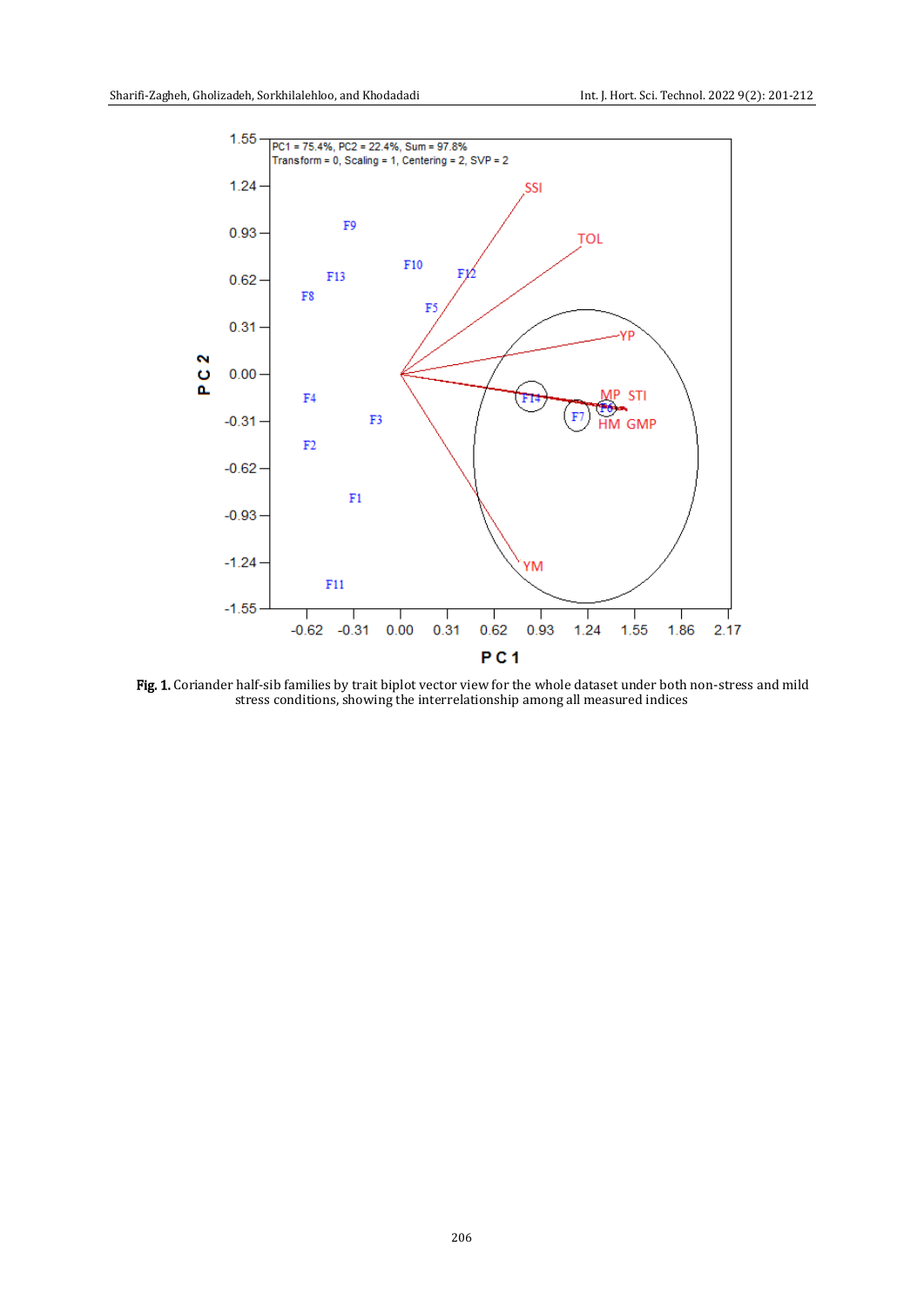

Fig. 2. Coriander half-sib families by trait biplot vector view for the whole dataset under both non-stress and intense stress conditions, showing the interrelationship among all measured indices

To identify the relationship between YP, YM, YS, and the best indices (STI, MP, GMP and HM), three-dimensional graphs for each one were also performed (Fig. 3 and 4). These graphs indicated the ability of these indices to detect proposed groups by Fernandez (1992). By using these indices and YP, YM, and YS variables, three dimensional diagrams could partition the halfsib families into four groups:  $(1)$  half-sib families with high essential oil yield under both nonstress and stress conditions (group A), (2) halfsib families with high essential oil yield under non-stress (group B) or (3) half-sib families with acceptable essential oil yield under stress (group

C), and (4) half-sib families with poor performance under both non-stress and stress conditions (group D). A suitable index should be able to distinguish group A families from the other groups. Three-dimensional plots corresponding to STI, MP, GMP, and HM indices showed that half-sib families' No. 6, 7 and 14 under mild stress (Fig. 3) and half-sib families' No. 6, 7, and 12 under intense stress (Fig. 4) are drought tolerant: because they express uniform superiority in both non-stress and stress conditions.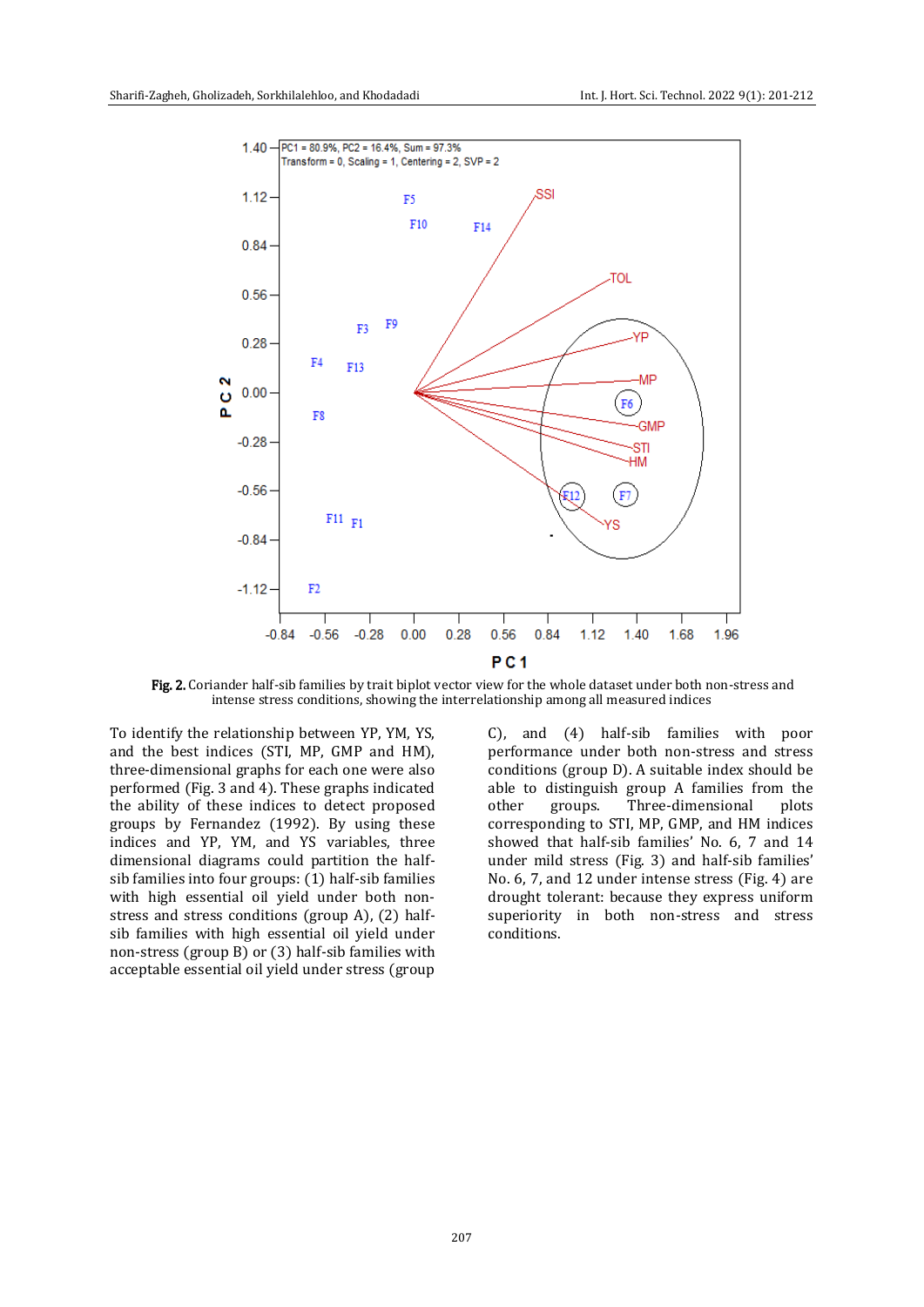

Fig. 3. Three dimensional graphs of essential oil yield under non-stress (YP), mild stress (YM) and geometric mean productivity (GMP), harmonic mean (HM), mean productivity (MP), stress tolerance index (STI) for 14 halfsib families of coriander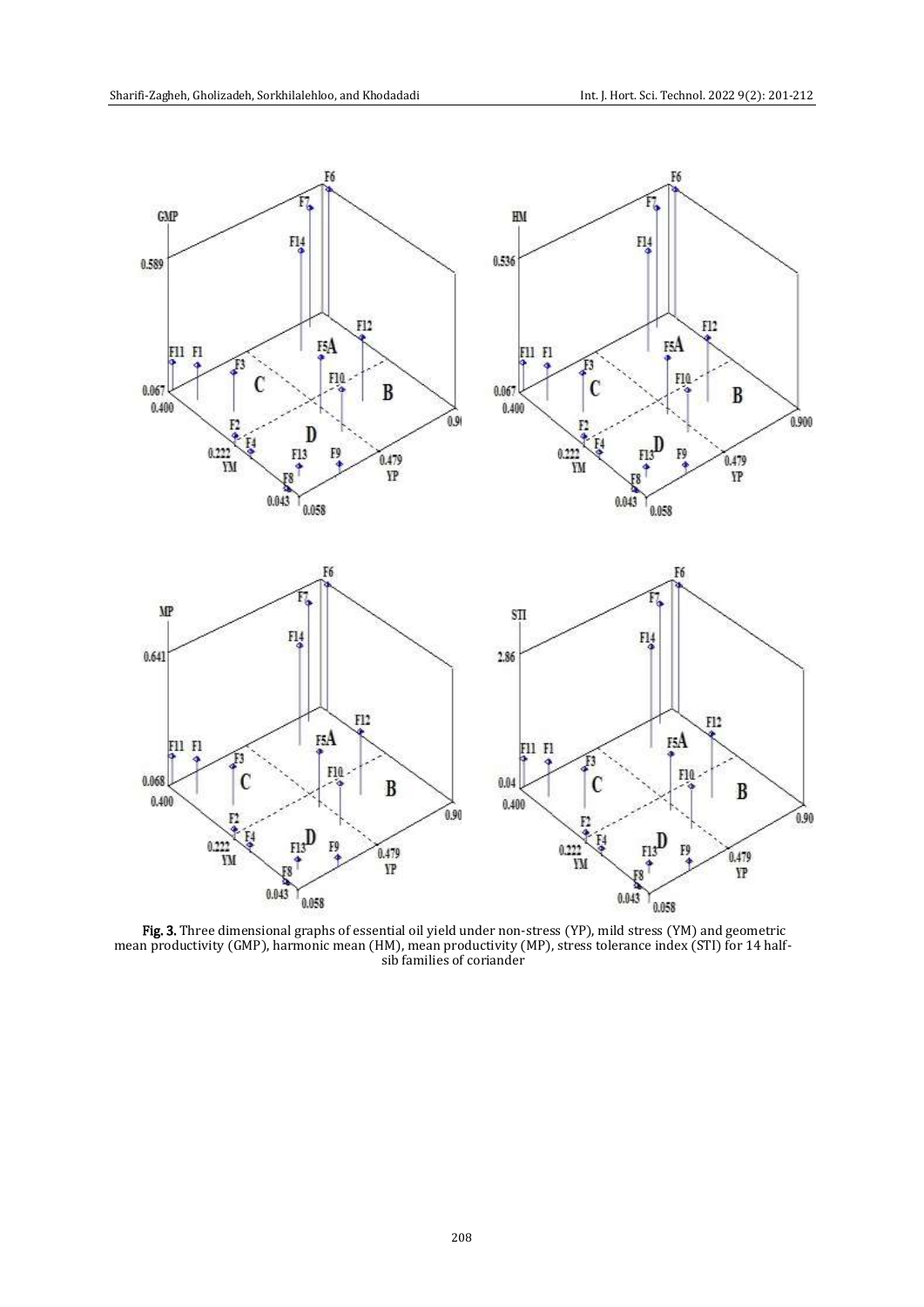

Fig. 4. Three dimensional graphs of essential oil yield under non-stress (YP), intense stress (YS) and geometric mean productivity (GMP), harmonic mean (HM), mean productivity (MP), stress tolerance index (STI) for 14 half-sib families of coriander

# Discussion

Plant exposure to water deficit conditions may lead to physiological disorders such as a reduction in the transpiration and photosynthesis. The growth and biosynthesis of secondary metabolites in the medicinal and aromatic plants are strongly influenced by environmental factors such as water deficit stress (Burbott and Loomis, 1969; Nadjafi et al., 2009). Effects of water stress on yield and chemical components of essential oils in various plant species have been previously reported (Khalid, 2006; Khazaie et al., 2008; Hani et al., 2015). For example, Singh and Ramesh (2000) reported that water stress reduced the essential oil yield of rosemary, but the essential oil percent increased. Nadjafi (2006) reported that water deficit increased essential oil percent in Nepeta binaludensis but decreased essential oil yield. Also, Nadjafi et al. (2009) studied the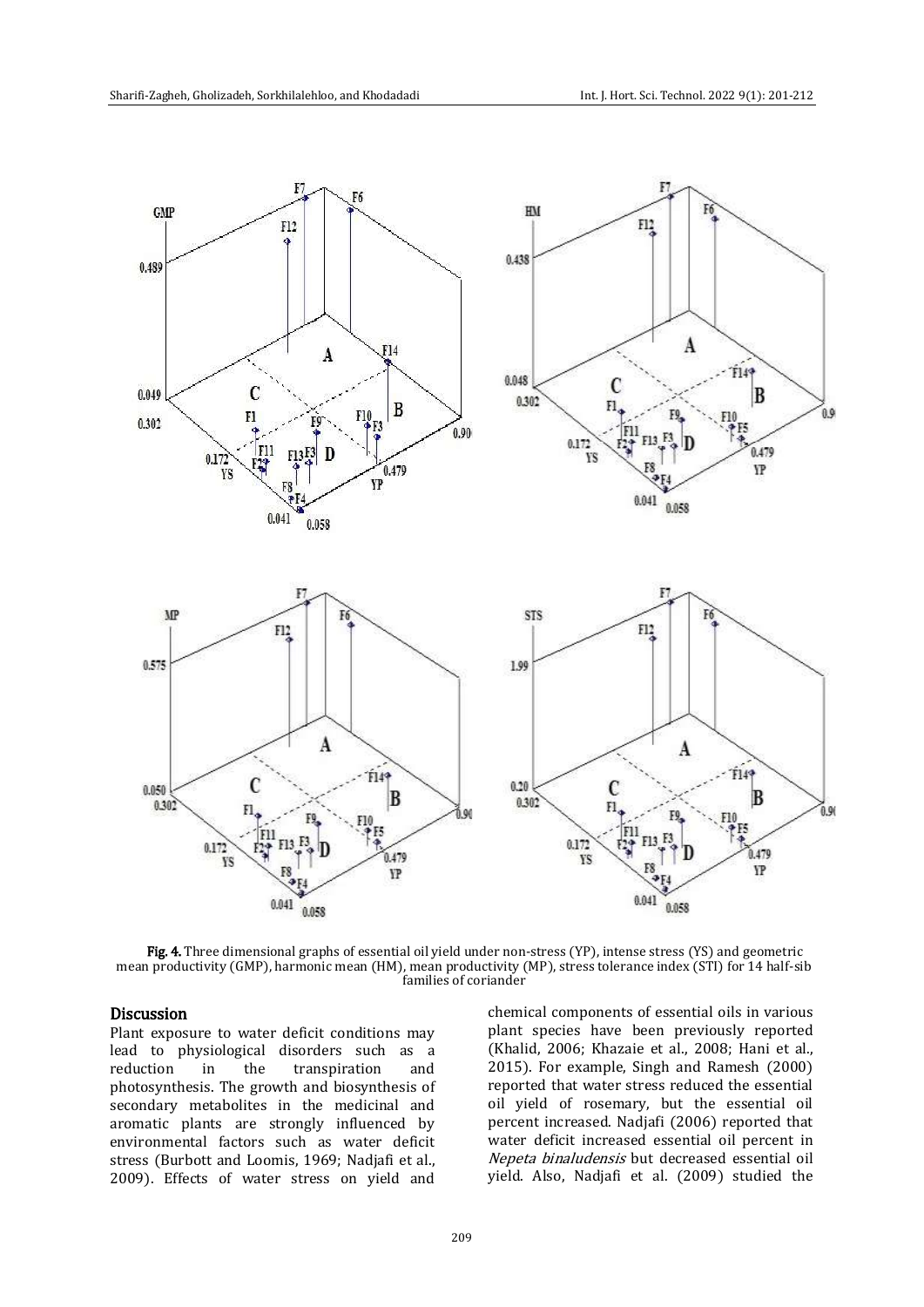effects of irrigation regimes on yield, yield components, content and composition of the essential oil of four Iranian landraces of the coriander and showed that water deficit significantly increased essential oil percent and linalool content in seeds but decreased the essential oil yield. They also observed the highest essential oil yield in optimum irrigation treatment. The highest essential oil yield in this treatment compared to other irrigation treatments was due to higher seed yield. Coriander is mainly cultivated and widely distributed for its fruits. The dried fruits are a source of essential oils (Msaada et al., 2009). Therefore, it seems that evaluation and improvement of the coriander genotypes for high essential oil yield is necessary. Generally, plant breeding is a cheaper and more stable approach to overcome the deleterious effects of drought stress through the development of cultivars having ability for high essential oil production under water deficit conditions. Whereas, crossing blocks in the coriander is difficult due to its very small flowers, production of commercial  $F_1$  hybrids are not presently available for the coriander. To obtain new cultivars of the coriander seems that the half-sib mating such poly-cross designs are useful. Because the relatively simple crossing plan, production of adequate amount of individuals and using a much larger set of parents is possible in half-sib poly-cross designs (Comstock and Robinson, 1952). Half-sib mating, including polycross, top-cross and open-pollination are frequency used in forage grass breeding to evaluate general combining abilities of parental clones for developing the synthetic cultivars (Nguyen and Sleper, 1983). This study is unique in the using of half-sib families derived from ploy-cross of the coriander genotypes to identify drought-tolerant half-sib families as a source of elite parents for synthetic cultivars.

In this study, 14 half-sib families of coriander for drought tolerance were evaluated based on 6 selection indices, including STI, MP, GMP, HM, TOL, and SSI. These indices were calculated based on the essential oil yield of families under non-stress (YP), mild stress (YM) and intense stress (YS) conditions. To identify the distribution pattern of half-sib family and interrelationships among indices, a vector view of biplot of the two first components was used (Fig. 1 and 2). Biplot is a graphical tool for breeders and is a plot that simultaneously displays the effects of indices and the genotypes. The biplot was originally proposed by Gabriel (1971) as a graphical tool to present the results from principal component analysis (PCA). The study demonstrated that biplot was an excellent tool for visual evaluation of superior genotypes and indices compared to the statistical techniques such as linear correlation and other complex methods like a path coefficient analysis. The biplot visual methodology have used for the evaluation of the distribution pattern of genotypes and interrelationships among traits by Yan and Rajcan (2002) in soybean, Dehghani et al. (2008) in rapeseed and Dehghani et al. (2012) in bread wheat. According to the vector view of the biplot, the indices of STI, MP, GMP, and HM had a positive and significant relationship with essential oil yield in different irrigation regimes (YP, YM and YS) (Fig. 1 and 2), the obtained results were verified from the simple correlation data (Tables 4 and 5). Therefore, these four indices (STI, MP, GMP, and HM) could effectively be used for screening of drought-tolerant half-sib families under mild and intense stress conditions. Considering the vector view of biplot, half-sib families' No. 6, 7, and 14 under mild stress (Fig. 1) and families' No. 6, 7, and 12 under intense stress (Fig. 2) were selected as drought tolerant families. Therefore, these half-sib families can be used as a source of elite parents for synthetic cultivars in the coriander. The results of three-dimensional graphs were also in agreement with the results of biplot analysis to distinguish the half-sib families that have uniform superiority in the non-stress and stress conditions (group A).

# Conclusion

According to the obtained results from the present study, the following suggestions are made: 1. to select a genotype with stable and high essential oil yield in non-stress and water stressed (mild and intense stress) conditions, STI, GMP, MP, and HM indices are identified as more effective indices. Selection by these indices can be useful to identify a genotype with desirable essential oil yield in both non-stress and stressed conditions (group A). 2. The halfsib families' No. 6, 7, and 14 under mild stress and families' No. 6, 7, and 12 under intense stress were selected as drought tolerant families and with high essential oil yield under nonstress and stress conditions. Therefore, these half-sib families can be used as source of elite parents for developing the synthetic cultivars in the coriander. 3. Finally, to achieve new cultivars in the coriander and other medicinal plants having similar characteristics with coriander, such as open-pollination habit, very small flowers, and lack of a suitable flowering system to produce commercial  $F_1$  hybrids, the half-sib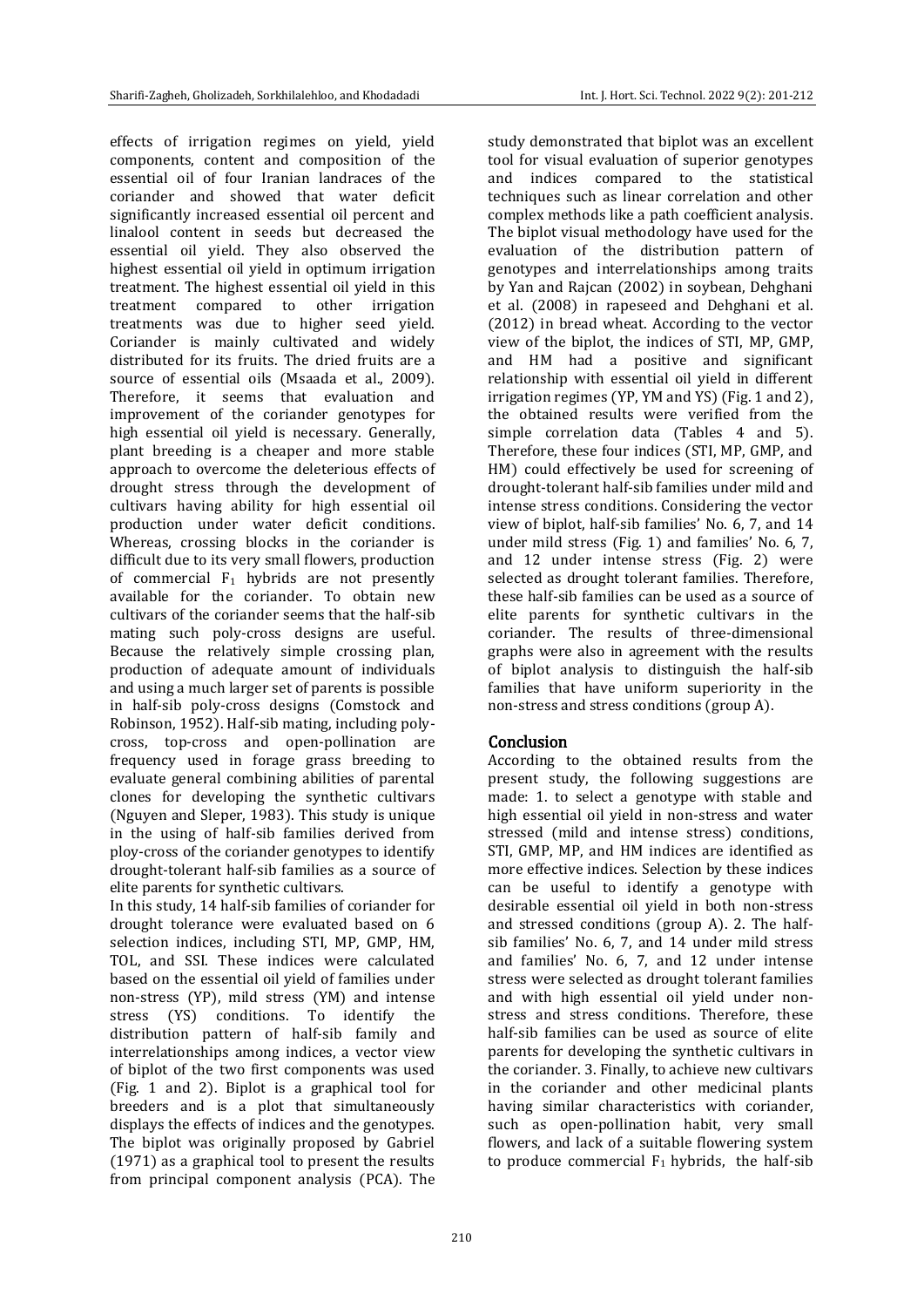mating approaches such as a poly-cross could be utilized.

#### Acknowledgments

The authors would like to thank the Gene bank of the Seed and Plant Improvement Institute, Karaj, Iran for providing the plant materials.

## Conflict of interest

The authors indicate no conflict of interest for this work.

#### References

Burbott A.J, Loomis W.D. 1969. Evidence for metabolic turnover of monoterpenes in peppermint. Plant Physiology 44, 173-179.

Burt S. 2004. Essential oils their antibacterial properties and potential applications in foods-a review. International Iournal of Food Microbiology 94, 223-253.

Cantore P.L, Iacobellis N.S, De Marco A, Capasso F, Senatore F. 2004. Antibacterial activity of Coriandrum sativum L. and Foeniculum vulgare Miller var. vulgare (Miller) essential oils. Journal of Agricultural and Food Chemistry 52, 7862- 7866.

Chithra V, Leelamma S. 2000. Coriandrum sativum effect on lipid metabolism in 1, 2 dimethyl hydrazine induced colon cancer. Journal of Ethnopharmacology 71, 457-463.

Comstock R, Robinson H. 1952. Genetic parameters, their estimation and significance. Proc. 6<sup>th</sup> Int. grasslands congress. pp. 284-291.

Dehghani H, Dvorak J, Sabaghnia N. 2012. Graphic analysis of biomass and seed yield of beard wheat in salt stress condition. Annals of Biological Research 3 (9), 4246-4253.

Dehghani H, Omidi H, Sabaghnia N. 2008. Graphic analysis of trait relations of rapeseed using the biplot method. Agronomy Journal 100, 1443-1449.

Ebrahimiyan M, Majidi M.M, Mirlohi A, Gheysari M. 2012. Drought-tolerance indices in a tall fescue population and its polycross progenies. Crop and Pasture Science 63, 360-369.

Ebrahimiyan M, Majidi M.M, Mirlohi A, Noroozi A. 2013. Physiological traits related to drought tolerance in tall fescue. Euphytica 190, 401-414.

Fernandez G.C.J. 1992. Effective selection criteria for assessing plant stress tolerance. Proc Intnl Symp Adaptation of Vegetables and Other Food Crops in Temperature and Water Stress. AVRDC Publ, Tainan, Taiwan, 13-18 August. pp. 257–27.

Fischer R, Maurer R. 1978. Drought resistance in spring wheat cultivars. I. Grain yield responses. Crop and Pasture Science 29, 897-912.

Gabriel K.R. 1971. The biplot graphic display of matrices with application to principal component analysis. Biometrika 58, 453-467.

Gallagher A, Flatt P, Duffy G, Abdel-Wahab Y. 2003. The effects of traditional antidiabetic plants on in vitro glucose diffusion. Nutrition Research 23, 413-424.

Gholizadeh A, Dehghani H, Khodadadi M. 2019. Quantitative genetic analysis of water deficit tolerance in coriander through physiological traits. Plant Genetic Resources 17, 255-264.

Gholizadeh A, Dehghani H, Khodadadi M, Gulick, P.J. 2018. Genetic combining ability of coriander genotypes for agronomic and phytochemical traits in response to contrasting irrigation regimes. PLoS ONE 13(6), e0199630.

Golabadi M, Arzani A, Maibody S.M. 2006. Assessment of drought tolerance in segregating populations in durum wheat. African Journal of Agricultural Research 1, 162-171.

Hani M.M, Hussein S.A.A.H, Mursy M.H, Ngezimana W, Mudau F.N. 2015. Yield and essential oil response in coriander to water stress and phosphorus fertilizer application. Journal of Essential Oil Bearing Plants 18, 82-92.

Hojati M. Modarres-Sanavy S.A.M, Karimi M, Ghanati F. 2011. Responses of growth and antioxidant systems in Carthamus tinctorius L. under water deficit stress. Acta Physiologiae Plantarum 33, 105-112.

Jafari A, Paknejad F, Al-Ahmadi M.J. 2009. Evaluation of selection indices for drought tolerance of corn (Zea mays L.) hybrids. International Journal of Plant Production 3, 33- 38.

Johnson R.A, Wichern D.W. 2007. Applied multivariate statistical analysis.' (Prentice Hall International: Englewood Cliffs, NJ)

Jones H, Tardieu F. 1998. Modelling water relations of horticultural crops a review. Scientia Horticulturae 74, 21-46.

Khalid K.A. 2006. Influence of water stress on growth, essential oil, and chemical composition of herbs (Ocimum sp.). International Agrophysics 20, 289-296.

Khazaie H.R, Nadjafi F, Bannayan M. 2008. Effect of irrigation frequency and planting density on herbage biomass and oil production of thyme (Thymus vulgaris) and hyssop (Hyssopus